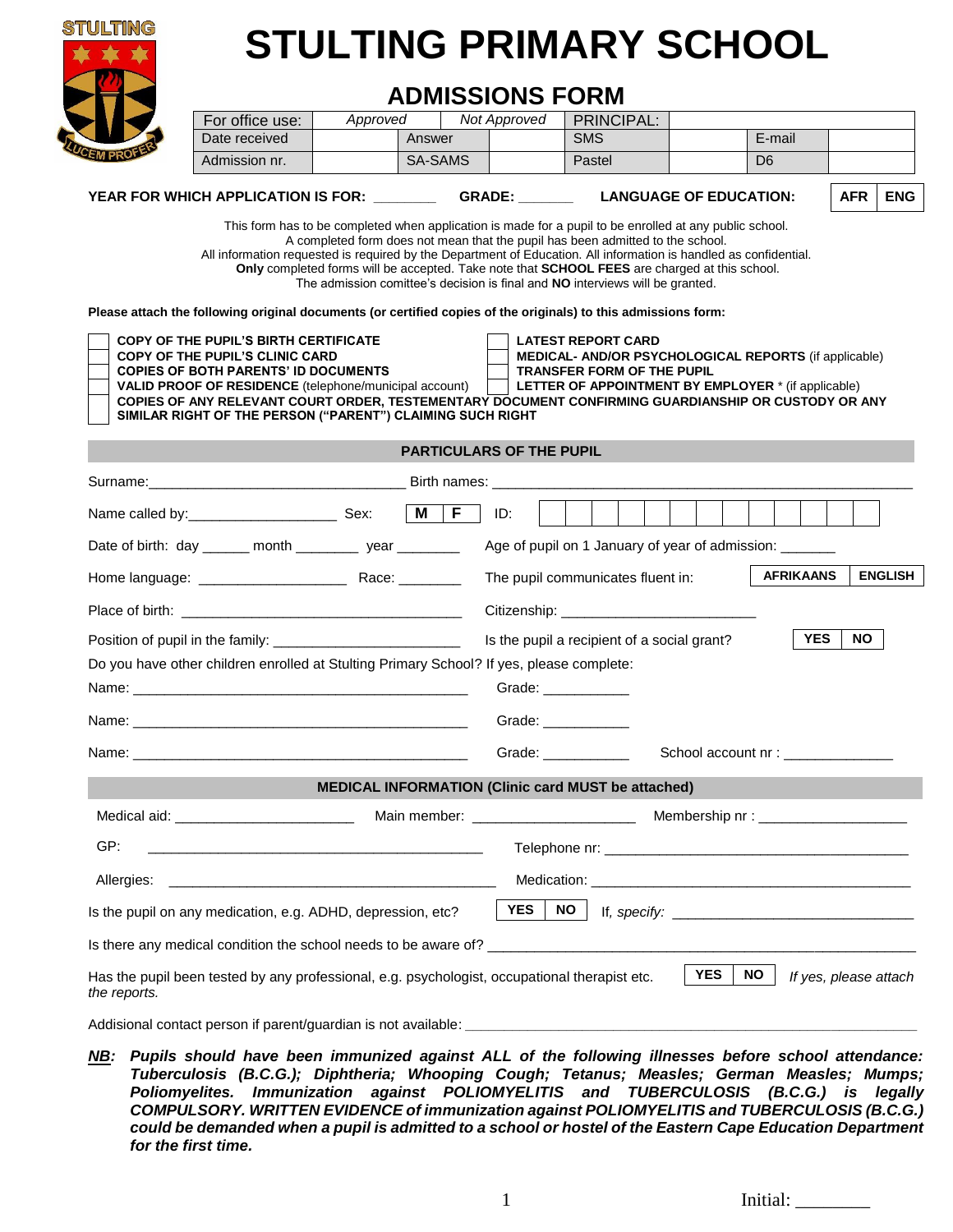| <b>OUNUUL NEUUNU</b>                              |                                                                                                                |  |  |
|---------------------------------------------------|----------------------------------------------------------------------------------------------------------------|--|--|
|                                                   | Language educated in: New York Canada and Canada and Canada and Canada and Canada and Canada and Canada and Ca |  |  |
|                                                   |                                                                                                                |  |  |
|                                                   |                                                                                                                |  |  |
| Date of the last day attended at previous school: |                                                                                                                |  |  |

**SCHOOL RECORD**

#### **PERSONAL DETAILS OF PARENTS / LEGAL GUARDIANS**

|                          |                    | <b>PARENT/GUARDIAN 1</b> |                        |                    | <b>PARENT/GUARDIAN 2</b> |        |                        |
|--------------------------|--------------------|--------------------------|------------------------|--------------------|--------------------------|--------|------------------------|
| <b>Relation to pupil</b> |                    |                          |                        |                    |                          |        |                        |
| <b>Surname</b>           |                    |                          |                        |                    |                          |        |                        |
| <b>Birth names</b>       |                    |                          |                        |                    |                          |        |                        |
| <b>Identity number</b>   |                    |                          |                        |                    |                          |        |                        |
| <b>Home language</b>     |                    |                          |                        |                    |                          |        |                        |
| Race                     |                    |                          |                        |                    |                          |        |                        |
| <b>Occupation</b>        |                    |                          |                        |                    |                          |        |                        |
| <b>Employer</b>          |                    |                          |                        |                    |                          |        |                        |
| Telephone nr. (work)     |                    |                          |                        |                    |                          |        |                        |
| <b>Home address</b>      |                    |                          |                        |                    |                          |        |                        |
| <b>Postal address</b>    |                    |                          |                        |                    |                          |        |                        |
| Telephone nr. (home)     |                    |                          |                        |                    |                          |        |                        |
| Cellphone nr.            |                    |                          |                        |                    |                          |        |                        |
| E-mail address:          |                    |                          |                        |                    |                          |        |                        |
| <b>Marital status</b>    | Married<br>Widowed | Single                   | Divorced<br>Re-married | Married<br>Widowed |                          | Single | Divorced<br>Re-married |

## **DISCIPLINARY CODE**

All enroled pupils are subject to the code of conduct and disciplinary code of the school. It is the responsibility of each parent to familiarise themselves with the content thereof (refered to on [www.stulting.co.za\)](http://www.stulting.co.za/). With signing this application you accept the code of conduct and disciplinary code as established by the Governing Body of the school.

#### **PARENT / GUARDIAN DECLARATION**

*Stulting Primary is well-known for parent participation. As parents / guardians, we hereby give permission that our contact details be made available to the committees of the school as well as the supporters club.*

**We hereby declare that the information which we have recorded in this form is true and correct and by my signature below, I give the Chariman of the School Governing Body or his designee, permission to check and confirm any of the details listed by me. I understand that should any of the information supplied by me be found to be false, action may be taken against us.**

| Signed at |                                        | on this | day of | 20                              |
|-----------|----------------------------------------|---------|--------|---------------------------------|
|           |                                        |         |        |                                 |
|           | Name and surname - parent / guardian 1 |         |        | Signature – parent / guardian 1 |
|           |                                        |         |        |                                 |
|           | Name and surname – parent / guardian 2 |         |        | Signature - parent / guardian 2 |
|           |                                        |         |        |                                 |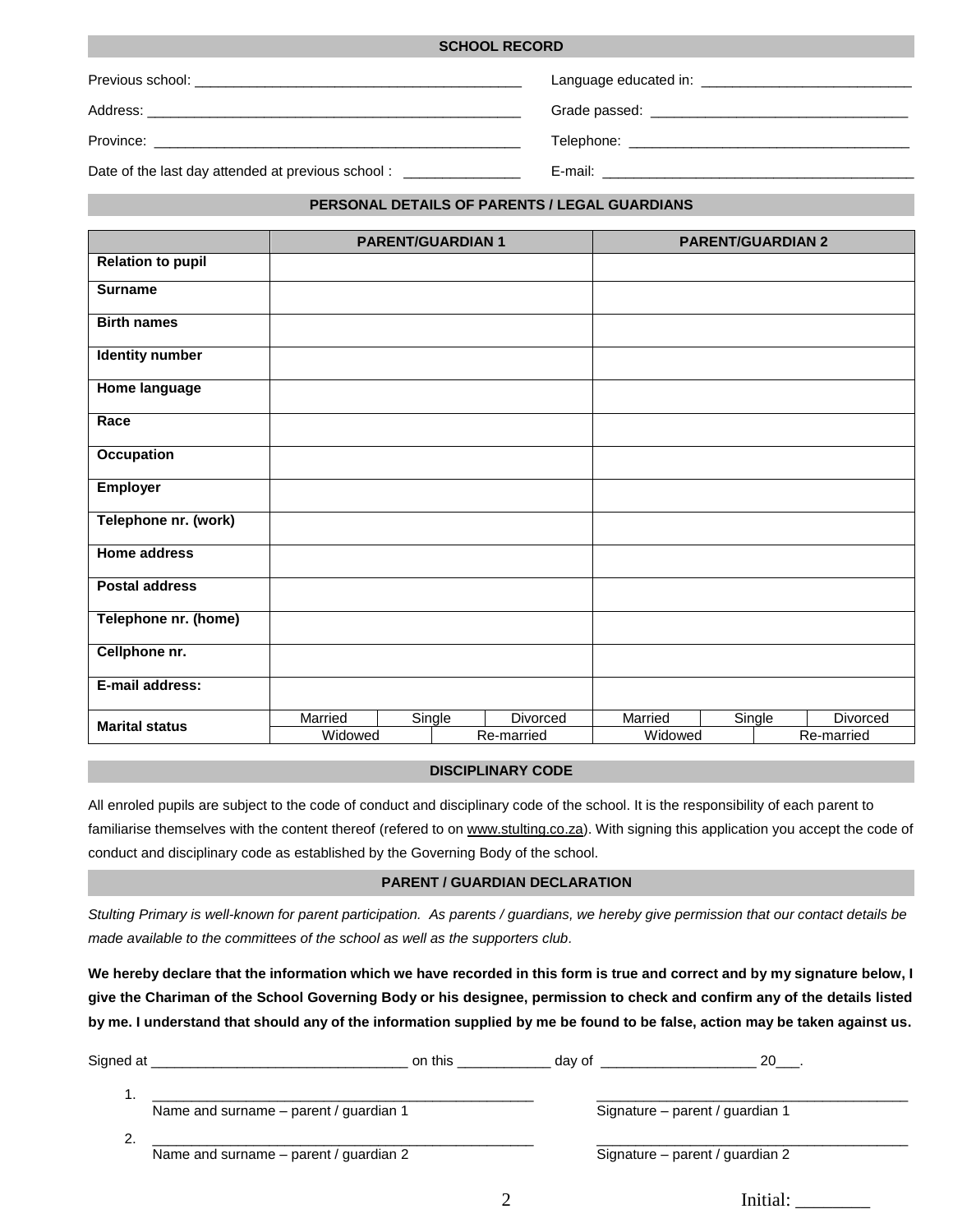|                                                                                                                                                                                                                                                                                       | <b>FINANCIAL INFORMATION</b>                                                                                                                                                                                                                                                                                                                                                                                                               |  |  |  |  |  |
|---------------------------------------------------------------------------------------------------------------------------------------------------------------------------------------------------------------------------------------------------------------------------------------|--------------------------------------------------------------------------------------------------------------------------------------------------------------------------------------------------------------------------------------------------------------------------------------------------------------------------------------------------------------------------------------------------------------------------------------------|--|--|--|--|--|
|                                                                                                                                                                                                                                                                                       |                                                                                                                                                                                                                                                                                                                                                                                                                                            |  |  |  |  |  |
|                                                                                                                                                                                                                                                                                       |                                                                                                                                                                                                                                                                                                                                                                                                                                            |  |  |  |  |  |
|                                                                                                                                                                                                                                                                                       |                                                                                                                                                                                                                                                                                                                                                                                                                                            |  |  |  |  |  |
|                                                                                                                                                                                                                                                                                       |                                                                                                                                                                                                                                                                                                                                                                                                                                            |  |  |  |  |  |
| $\vert$ $\vert$ EFT<br>Debit order<br>Proof of payment:                                                                                                                                                                                                                               | Cash                                                                                                                                                                                                                                                                                                                                                                                                                                       |  |  |  |  |  |
|                                                                                                                                                                                                                                                                                       | Please note that the SA Schools Act of 84/1996 determine that annual school fees are payable upfront. As a courtesy the Governing<br>Body do allow for school fees to be paid monthly. School fees being paid monthly must be settled before the 7th of every month.<br>The school office is open from Monday to Friday 7:30-14:00. Card payments can be done. For a debit order you will need to arrange<br>it personally with your bank. |  |  |  |  |  |
|                                                                                                                                                                                                                                                                                       | Please note that both parents are responsible for the school fees, irrespective of marital status or court orders.                                                                                                                                                                                                                                                                                                                         |  |  |  |  |  |
| Please indicate if you are considering applying for exemption of school fees according to Act 4(1) of the SA Schools Act                                                                                                                                                              |                                                                                                                                                                                                                                                                                                                                                                                                                                            |  |  |  |  |  |
|                                                                                                                                                                                                                                                                                       | Complete financial agreement between applicant and Stulting Primary School                                                                                                                                                                                                                                                                                                                                                                 |  |  |  |  |  |
| I/we, the undersigned,                                                                                                                                                                                                                                                                |                                                                                                                                                                                                                                                                                                                                                                                                                                            |  |  |  |  |  |
|                                                                                                                                                                                                                                                                                       |                                                                                                                                                                                                                                                                                                                                                                                                                                            |  |  |  |  |  |
|                                                                                                                                                                                                                                                                                       |                                                                                                                                                                                                                                                                                                                                                                                                                                            |  |  |  |  |  |
|                                                                                                                                                                                                                                                                                       |                                                                                                                                                                                                                                                                                                                                                                                                                                            |  |  |  |  |  |
| As the legal parent/guardian of __________________________(herein after "the pupil") agrees herewith in favor of Stulting                                                                                                                                                             |                                                                                                                                                                                                                                                                                                                                                                                                                                            |  |  |  |  |  |
| Primary School as follows:                                                                                                                                                                                                                                                            |                                                                                                                                                                                                                                                                                                                                                                                                                                            |  |  |  |  |  |
| cash.<br>1.2 I/We agree jointly and individually to pay school fees and I/we understand that:<br>1.2.1 The annual school fees are a compulsory sum adopted by the majority of parents at the AGM.<br>1.2.2 School fees are payable in advance and are due on the first day of school. | 1.1 I/We agrees to pay the compulsory school fees as determined annually by the School Governing Body with EFT, by debit order or                                                                                                                                                                                                                                                                                                          |  |  |  |  |  |
| 1.2.3 Our terms are as follow:<br>(a) The full amount is payable on the first day of school (no discount for a once off payment).                                                                                                                                                     |                                                                                                                                                                                                                                                                                                                                                                                                                                            |  |  |  |  |  |
| (b) As a courtesy, the School Governing Body allows for monthly payments over ten months.                                                                                                                                                                                             |                                                                                                                                                                                                                                                                                                                                                                                                                                            |  |  |  |  |  |
|                                                                                                                                                                                                                                                                                       | 1.2.4 According to the South African Schools Act 84/1996, together with the South African Children's Act 38/2005, parents are jointly                                                                                                                                                                                                                                                                                                      |  |  |  |  |  |
| and separately responsible for paying school fees, irrespective of marital status.<br>1.2.5 If a default occurs, both parents will be legally prosecuted irrespective of maintenance- or court orders between parents.                                                                |                                                                                                                                                                                                                                                                                                                                                                                                                                            |  |  |  |  |  |
| compulsory school fees.                                                                                                                                                                                                                                                               | 1.2.6 According to Article 39 of the South African schools act, all parties committed to this agreement will be held responsible for                                                                                                                                                                                                                                                                                                       |  |  |  |  |  |
| 1.2.7 According to Act 40 and 41 of the South African Schools act, the school may enforce payment of the compulsory school fees.                                                                                                                                                      |                                                                                                                                                                                                                                                                                                                                                                                                                                            |  |  |  |  |  |
| 1.2.8 The parties bound by this agreement undertake to pay all legal fees, including attorney/client fees and any collection fees the                                                                                                                                                 |                                                                                                                                                                                                                                                                                                                                                                                                                                            |  |  |  |  |  |
| school incurrs if the schools has to take legal action to recover school fees.<br>1.2.9 When 3 (three) payments are in arrears the full amount will be handed over to attorneys for collection.                                                                                       |                                                                                                                                                                                                                                                                                                                                                                                                                                            |  |  |  |  |  |
|                                                                                                                                                                                                                                                                                       | 1.2.10 Payments must be received by the 7th day of each month. Please note that electronic deposits need to reflect in the school                                                                                                                                                                                                                                                                                                          |  |  |  |  |  |
| account by the 7th already, so planning payments in advance is important.                                                                                                                                                                                                             |                                                                                                                                                                                                                                                                                                                                                                                                                                            |  |  |  |  |  |
| regulations of 2006 regarding Public School fee paying schools.                                                                                                                                                                                                                       | 1.2.11 Parents who cannot pay school fees due to circumstances may apply for "Exemption of Compulsory School Fees" according to                                                                                                                                                                                                                                                                                                            |  |  |  |  |  |
|                                                                                                                                                                                                                                                                                       | 1.2.12 The school may post any personal information of parents' liability regarding the payment of school fees on the school computer                                                                                                                                                                                                                                                                                                      |  |  |  |  |  |
| system.                                                                                                                                                                                                                                                                               |                                                                                                                                                                                                                                                                                                                                                                                                                                            |  |  |  |  |  |
| 1.2.13 The school may obtain information regarding parents from information bureau or persons acting as agents.                                                                                                                                                                       | 1.2.14 We agree that the school may provide our personal information to parent affiliated groups, educators or persons involved with the                                                                                                                                                                                                                                                                                                   |  |  |  |  |  |
| school, except if we authorize to the contrary in writing.                                                                                                                                                                                                                            | 1.2.15 If parents fail to pay the school fees, the school may disclose a default to a credit bureau. Any information disclosed to a credit                                                                                                                                                                                                                                                                                                 |  |  |  |  |  |
| bureau may be available to other creditors to reduce credit risk.                                                                                                                                                                                                                     |                                                                                                                                                                                                                                                                                                                                                                                                                                            |  |  |  |  |  |
|                                                                                                                                                                                                                                                                                       | 1.2.16 It remains the responsibility of the account holder to check the account for accuracy. If your records do not reflect the<br>school's statement, please inform the financial officer in writing thereof. Statements are e-mailed monthly to one parent.                                                                                                                                                                             |  |  |  |  |  |
| 1.3                                                                                                                                                                                                                                                                                   | The first payment of the school fees due is payable on the $7th$ day of January of the year in which the pupil attends school and                                                                                                                                                                                                                                                                                                          |  |  |  |  |  |
| with the last payment on the 7 <sup>th</sup> of October of the year in question.                                                                                                                                                                                                      |                                                                                                                                                                                                                                                                                                                                                                                                                                            |  |  |  |  |  |
| 1.4                                                                                                                                                                                                                                                                                   | Any school fees not paid by the 31 <sup>st</sup> of October will be handed over to attorneys for collection during November of the year in                                                                                                                                                                                                                                                                                                 |  |  |  |  |  |

question. 1.5 For the purposes of this undertaking, any notice or legal action taken against me and all proceedings that may be brought against me, I hereby choose my address as set out in the preamble of this undertaking as my *domicilium citandi et executandi.*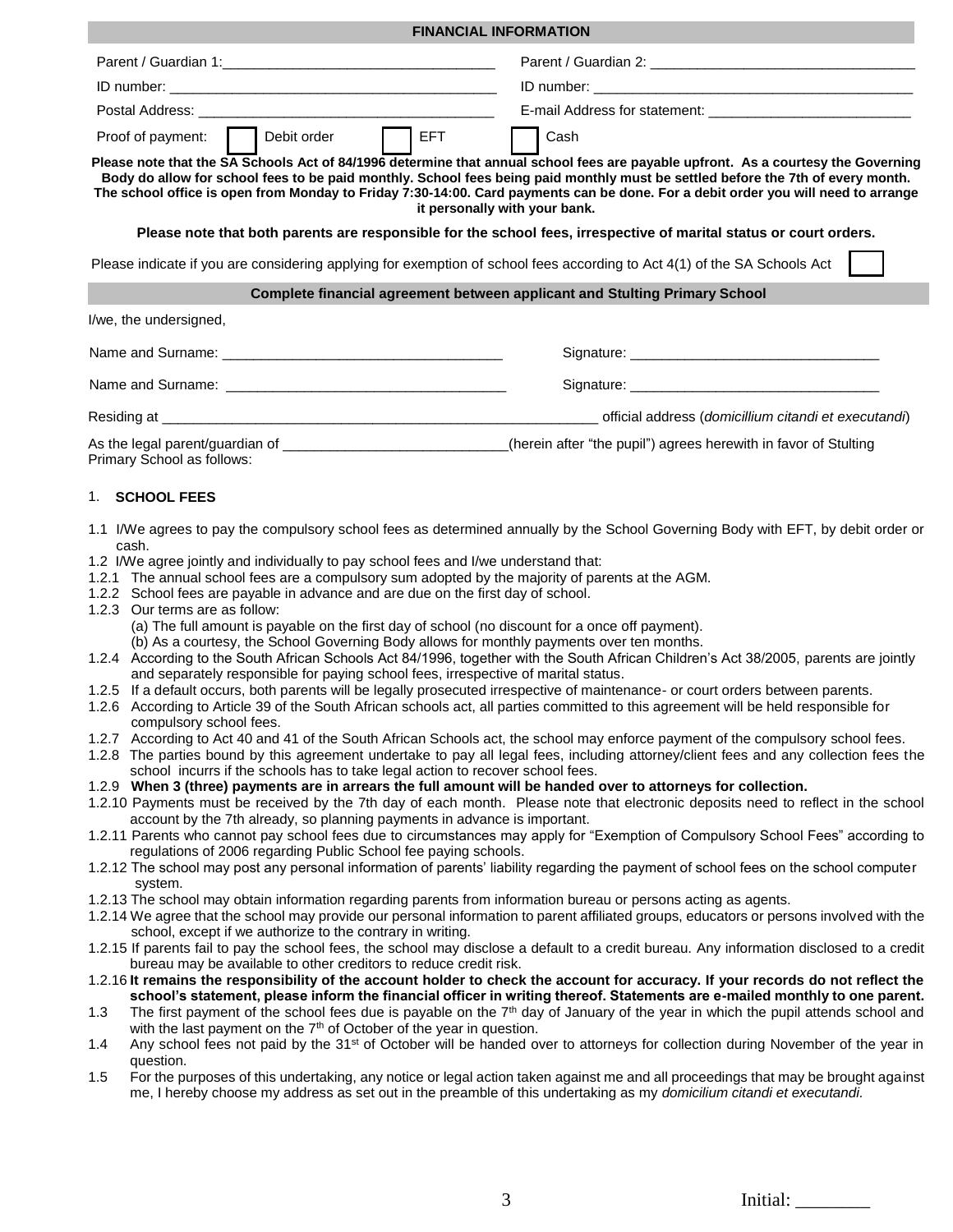

# **PARENT CONSENT FORM: IN TERMS OF THE PROTECTION OF PERSONAL INFORMATION ACT 4 OF 2013 (POPI)**

#### **Consent to use personal information**<sup>1</sup>

 By agreeing to the terms of this information form, you, \_\_\_\_\_\_\_\_\_\_\_\_\_\_\_\_\_\_\_\_\_\_\_\_\_\_\_\_\_\_\_\_\_\_\_\_\_\_(NAME), hereby voluntarily authorise Stulting Primary School to process your personal information as well as that of the learner, \_\_\_\_\_\_\_\_\_\_\_\_\_\_\_\_\_\_\_\_\_\_\_\_\_\_\_\_\_\_\_\_\_\_\_\_\_\_\_\_\_\_\_ (NAME), (including the names, physical address, telephone numbers

and any other information you have provided to the school).

- Processing shall include the receipt, recording, organising, collation, storage, updating or modification, retrieval, alteration, consultation and use; the dissemination by means of transmission, distribution or making available in any other form, or the merging, linking as well as blocking, degradation, erasure or destruction of information.
- This consent is effective immediately and will remain effective until one of the conditions stated under paragraph 8 of the Policy on the Protection of Personal Information has been met.
- The personal information may only be processed if it is adequate, relevant and not excessive, given the purpose for which it is processed, and if processing occurs in accordance with the relevant provisions of POPI. The purpose of the processing of information must relate to a function or an activity of the school.
- In addition, you hereby take note that Stulting Primary School collects and processes personal information pertaining to the proper functioning, management and governance of the school, as prescribed in the South African Schools Act 84 of 1996 and other relevant education legislation and policies.
- The type of information will depend on the purpose for which it is collected, and will be processed for that purpose only.
- In terms of section 11 of POPI, personal information may only be processed in the following circumstances:
	- $\circ$  If the data subject, or a competent person where the data subject is a child, consents to the processing.
	- $\circ$  If processing is necessary to carry out actions for the conclusion or performance of a contract to which the data subject is party.
	- o If processing complies with an obligation imposed by law on the school.
	- o If processing protects a legitimate interest of the data subject.
	- o If processing is necessary for the performance of a public law duty.
	- o If processing is necessary for pursuing the legitimate interests of the school.

## **Your rights in terms of this consent**

You have the following rights:

- The right to know what information is being kept, how it is being used, and when the school will disclose it. All of the aforesaid information is contained in our Policy on the Protection of Personal Information and our Privacy Policy, which are available and may be obtained from our offices or our website.
- *The right to correct your details.* The school will try to keep your information up to date. However, should any of your details change, please notify us to ensure that our records are as accurate as possible.
- *The right to revoke consent*. You may revoke the consent you have given us in terms of this form at any time. Your revocation should be in writing and addressed to the information officer of the school. Revoked consent is not retroactive and will not affect any past or existing use of your information.

Signature of parent/guardian Date Communication of the Communication of the Date Date Date

 $\overline{a}$ 

 $\overline{\phantom{a}}$  , and the contract of the contract of the contract of the contract of the contract of the contract of the contract of the contract of the contract of the contract of the contract of the contract of the contrac

4 Initial:

<sup>&</sup>lt;sup>1</sup> This form must be read with the *Policy on the Protection of Personal Information*.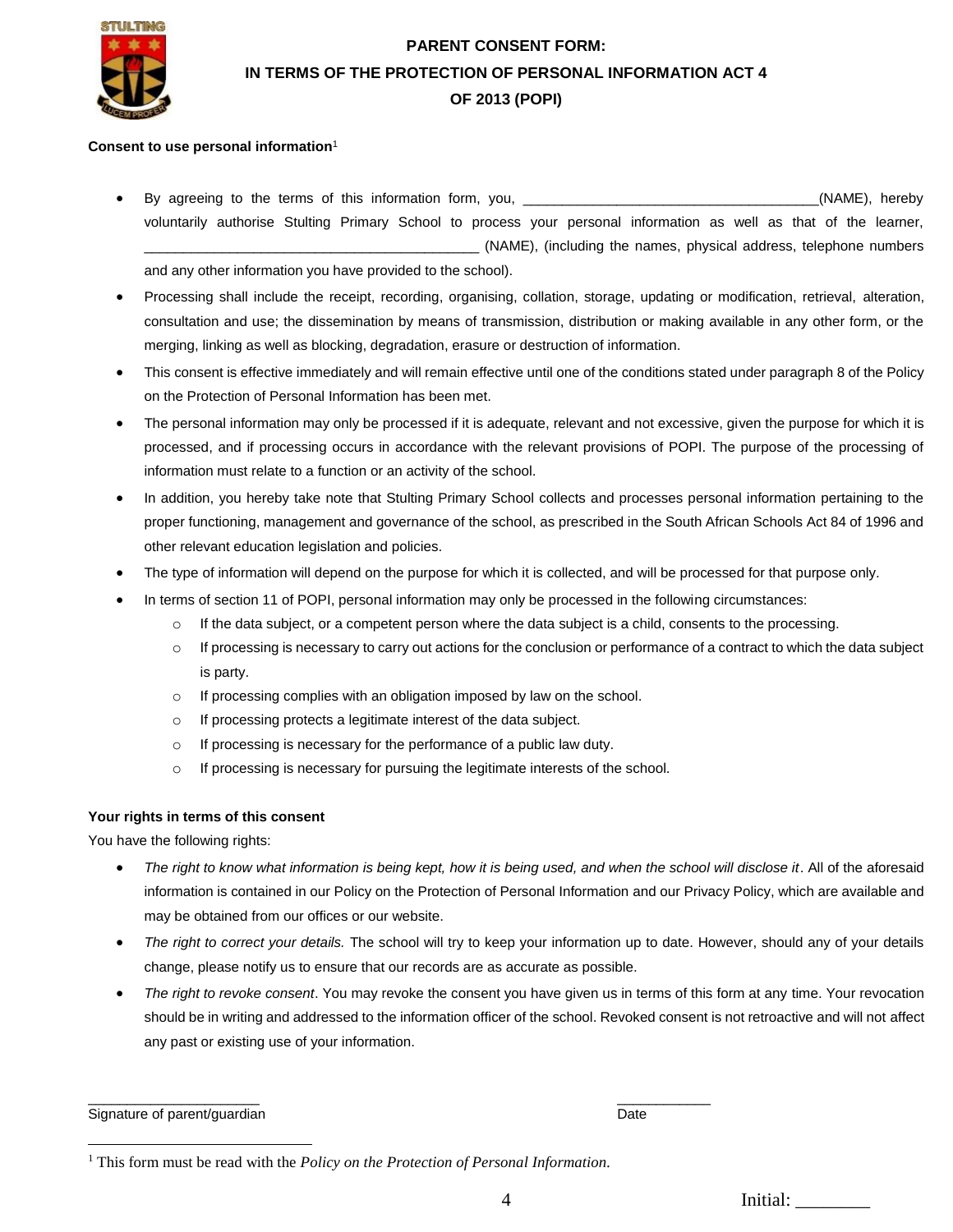

# **PARENT CONSENT FORM: IN TERMS OF THE PROTECTION OF PERSONAL INFORMATION ACT 4 OF 2013 (POPI)**

## **Consent to use photos/images/videos in respect of learners**

Hereby, I, **Example 20 and Studies and Studies and Studies (NAME AND SURNAME), grant permission to Stulting** Primary School to display photos/images/videos of the child(ren) indicated below as part of:

- a demonstration/project/activity in the course of classroom teaching;
- a sample project/activity on CD created by the school for use in educational workshops, classrooms, advertisements, etc.;
- the school's webpages and social media platforms (including Facebook and Twitter);
- samples given to programme publishers, or contest entries submitted to sponsors;
- video recordings to appear in a school-related programme broadcast on a television station; and/or
- any printed publication, including, though not limited to, newspapers, magazines, yearbooks, etc.

In granting this permission, I understand that the school may use photos/images/videos of the child(ren) for purposes such as celebrating achievements and publicising education events, as deemed appropriate by the school governing body and the principal, and that such use may include display in the school photo gallery.

I further understand that although the school associated with the photos/images/videos will be identified, and adults appearing in photos/images/videos may be named, the personally

identifiable information of the child (ren), except for the name (s) of the child (ren), will not be used with any photo/image/video.

I am signing this release form in the knowledge that any photos/images/videos posted on the school's website can be downloaded and reproduced by various news organisations, including print, electronic and broadcast media, and I therefore release the school from any liability arising from the use of photos/images/videos of the child(ren) in school web postings.

Additionally, I understand that there are potential dangers associated with the posting of photos images and videos on a website, since global access to the internet does not allow for control over who accesses information.

I further understand that if I wish to rescind this agreement, I may do so at any time by sending a letter to the principal of the school.

| Name(s) of learner(s)        |                                                                                                                                                                                                                                       |  |
|------------------------------|---------------------------------------------------------------------------------------------------------------------------------------------------------------------------------------------------------------------------------------|--|
| Name of parent/guardian      | $\ddot{\bullet}$ . The contract of the contract of the contract of the contract of the contract of the contract of the contract of the contract of the contract of the contract of the contract of the contract of the contract of th |  |
| <b>Address</b>               |                                                                                                                                                                                                                                       |  |
| City                         | <u> 1986 - Johann Johann Stein, fransk politik (d. 1986)</u>                                                                                                                                                                          |  |
| Postal code                  |                                                                                                                                                                                                                                       |  |
| <b>Telephone number</b>      | $\bullet$ . The contract of the contract of the contract of the contract of the contract of the contract of the contract of the contract of the contract of the contract of the contract of the contract of the contract of the co    |  |
|                              |                                                                                                                                                                                                                                       |  |
| Signature of parent/guardian | The company of the company of the company of                                                                                                                                                                                          |  |
| <b>Date</b>                  |                                                                                                                                                                                                                                       |  |
|                              |                                                                                                                                                                                                                                       |  |

5 Initial: \_\_\_\_\_\_\_\_